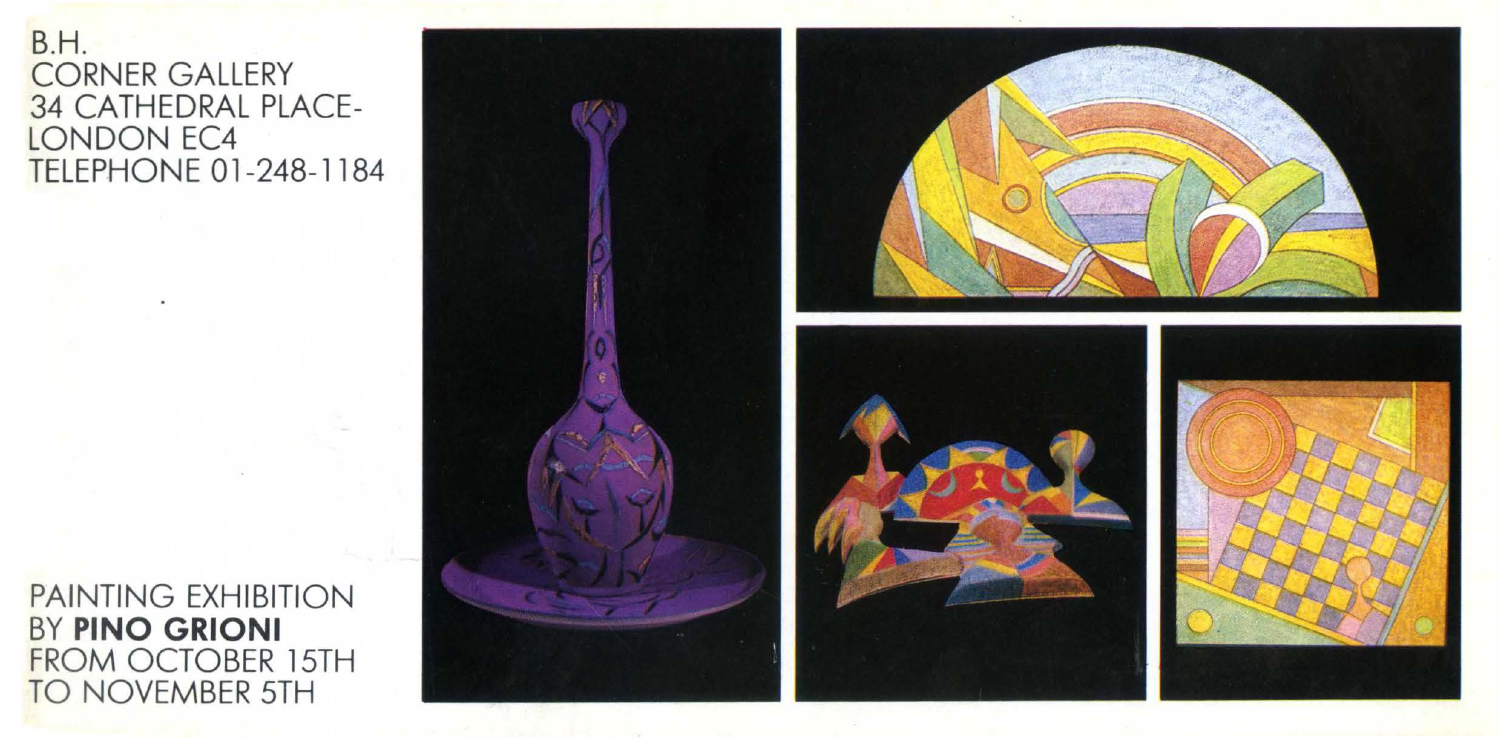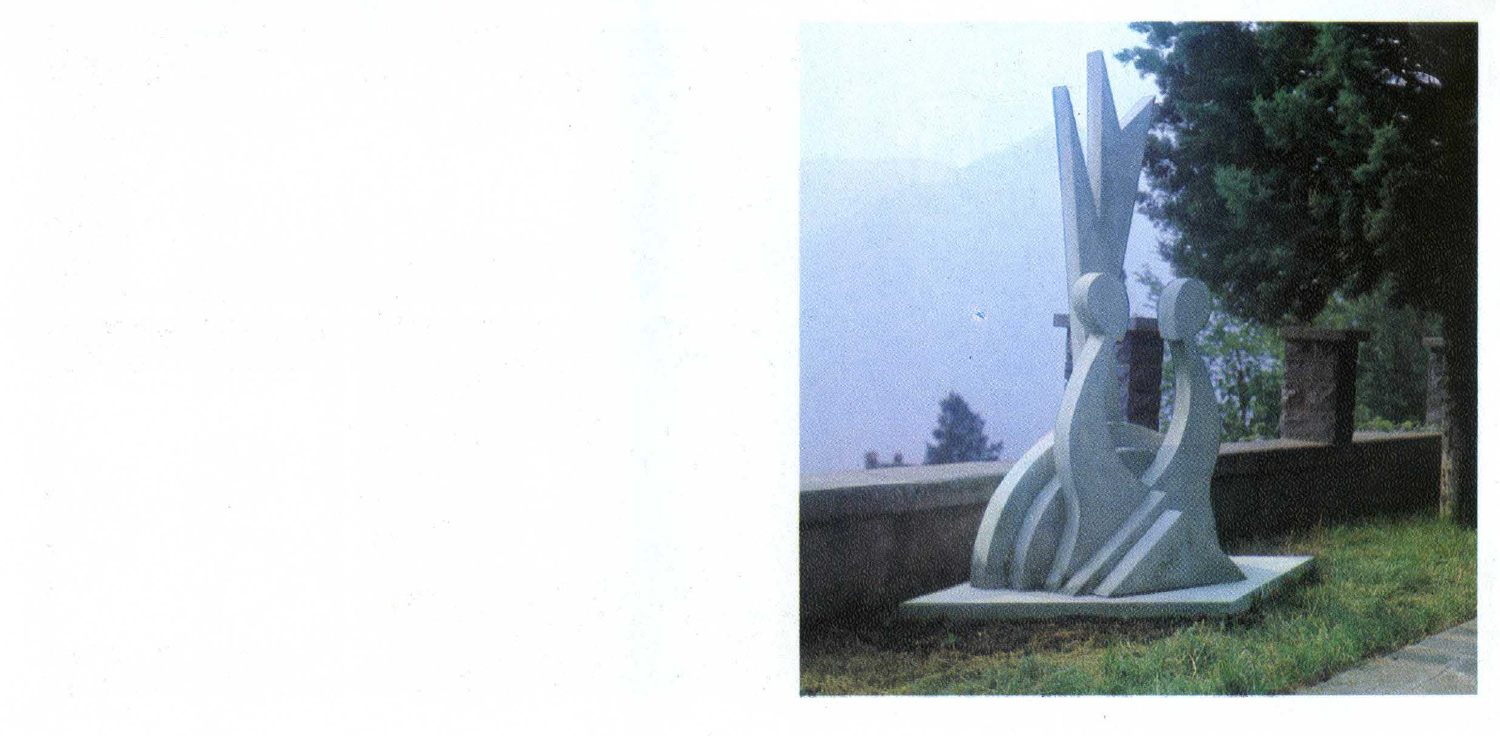

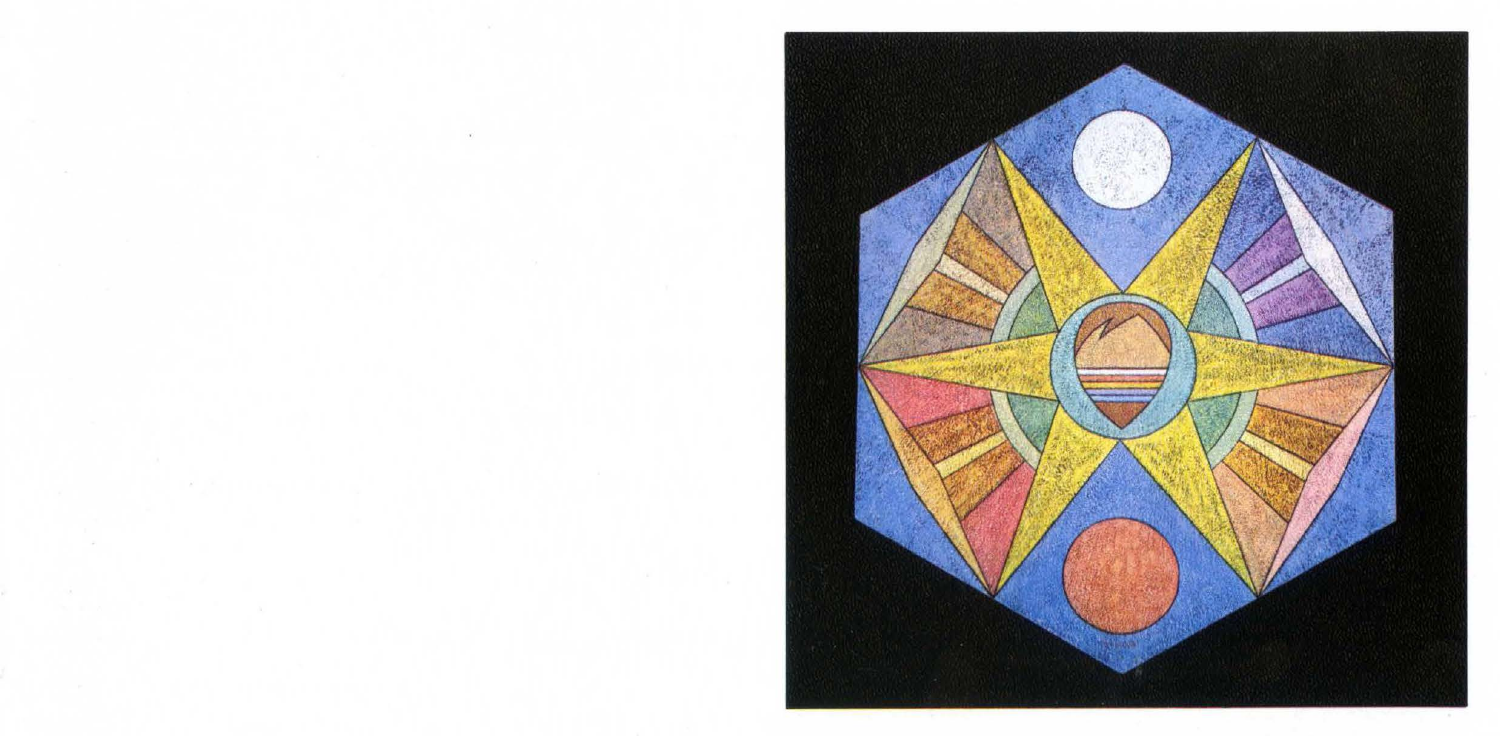PINO GRIONI has received us together with his wife Tina.

Both of them have arrived at Mexico City laden with pictures for the exhibition and preceded by Pino's European renown. Pino Grioni. in fact, has won as many prizes as there are for painters in Europe.

The first thing striking us is the picture on which the painter works.To the touch it is so hard that it is proof against everything but at once the intelligent porousness provides the suitable basis for striking us with the softness of the pastel oil and the straight line flung in a drawing to infinity. We have also seen that his colours do not go away from the softness of the almost pastel and, paradoxically, they do not stray from a capricious and vital energy, unquestionable reflection of GRIONI's personality.

Geometrica! creations with linear structures which previde him with the harmonization of on artistic language by which he con identify himself with the world. From this angles and rectangles originate and all this gives rise to a magic labyrinth which, little by little, observes and presents the spectator different forms and forms. Other forms show, at the some time, the presence of strange figures the pointer has not planned, however emerging spontaneously by the means of the fluid treatement of the theme and the total integration of the elements; plans and spaces both components of these miracoulous things that if on one hand are pleasant to the sight, on the other they seem a challenge to the imagination and the public capacity of observation, to meet new images shaping in accordance with this ability applied by the public and giving the possibility and the freedom of establishing a dialogue with the work of art.

PINO GRIONI's art is a visual play, a sequence of optical illusions, a range of colours that if well planned is useful to the observer. GRIONl's art is characterised by the clever balance the measure, of these fragments giving part of the ornants and part of the molteplicity of the forms of a landscape in the wider sense of this art where there are the elements identifying and representing it. So this artist manages to integrate the human figure into a luminous geography with sun, blue sky and so on. Moreover he has also found the intelligent way to address himself to the public drawing his inspiration (through the recali to illusions) from the sensitiveness and spirituality of those who admire the pictorial art and are touched by the development of a single theme.

GRIONI: a very receptive artist and a clever interpreter of the geographical scenes of the places he has visited and immortalized in his pictures, magnificent urban and country panoramic compositions which are a delight to the spirit and the people's eye with all the elements and the values of the pictorial art realised through his plastic-town planning capacity.

Besides being a painter, GRIONI is also a potter.

Recently he has lasted the glass windows of the S. Nicolao delle FLUE church in Milan.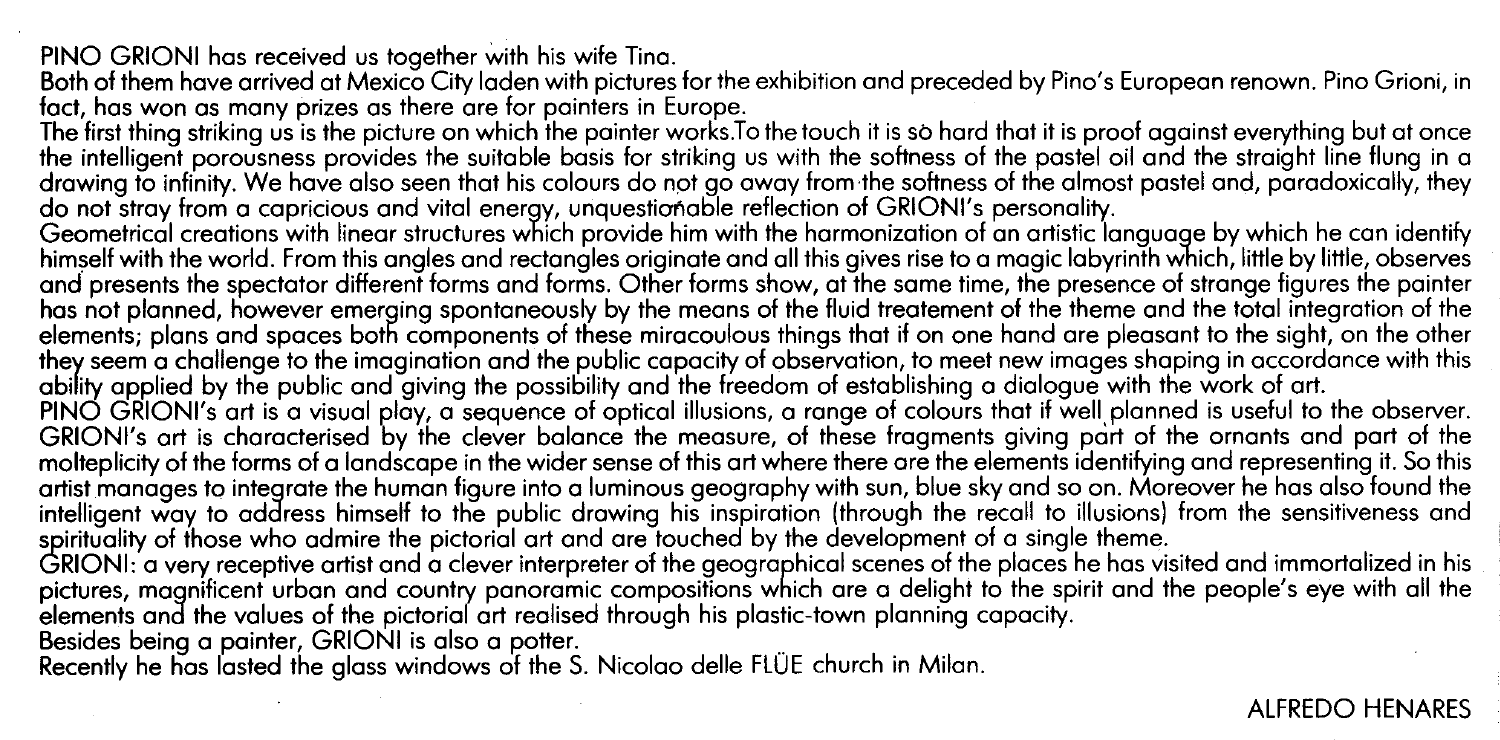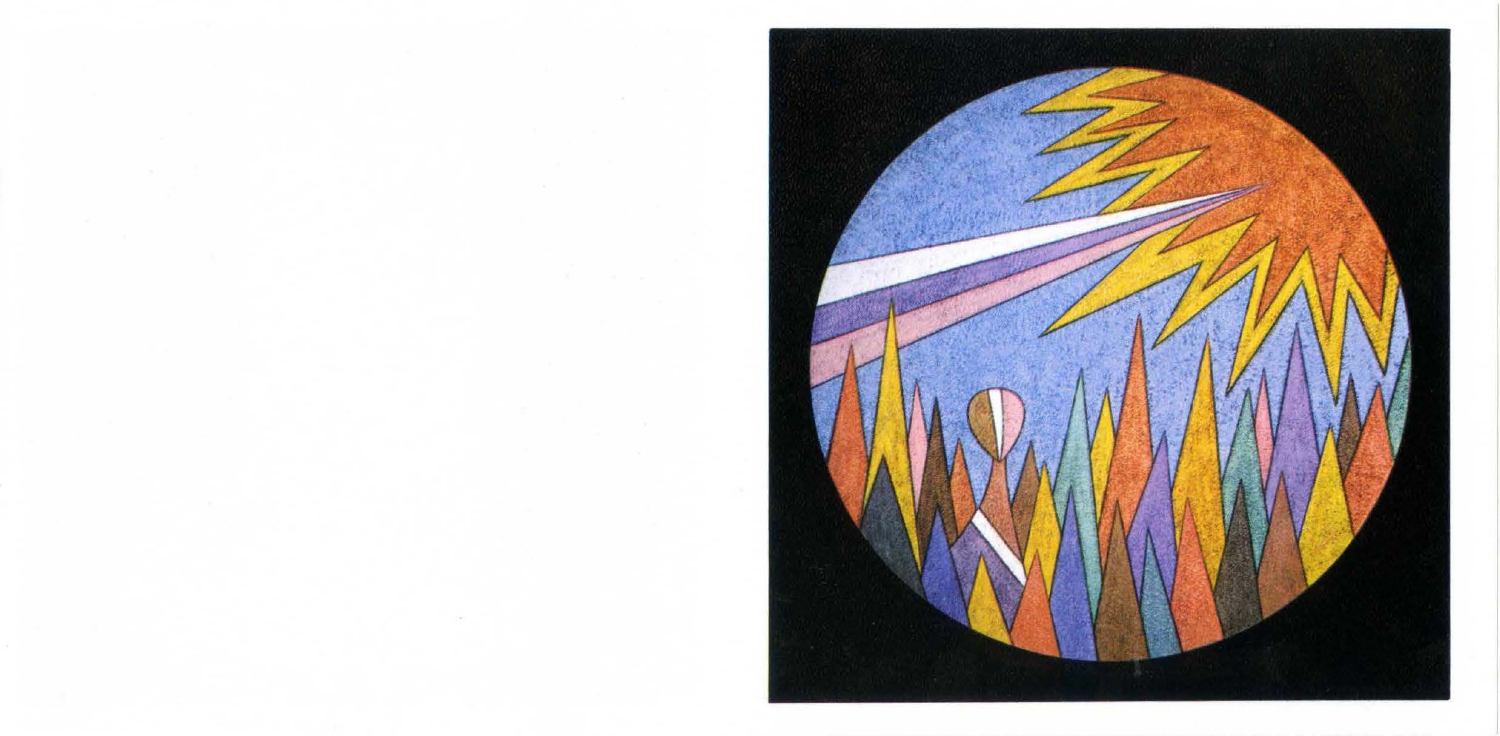

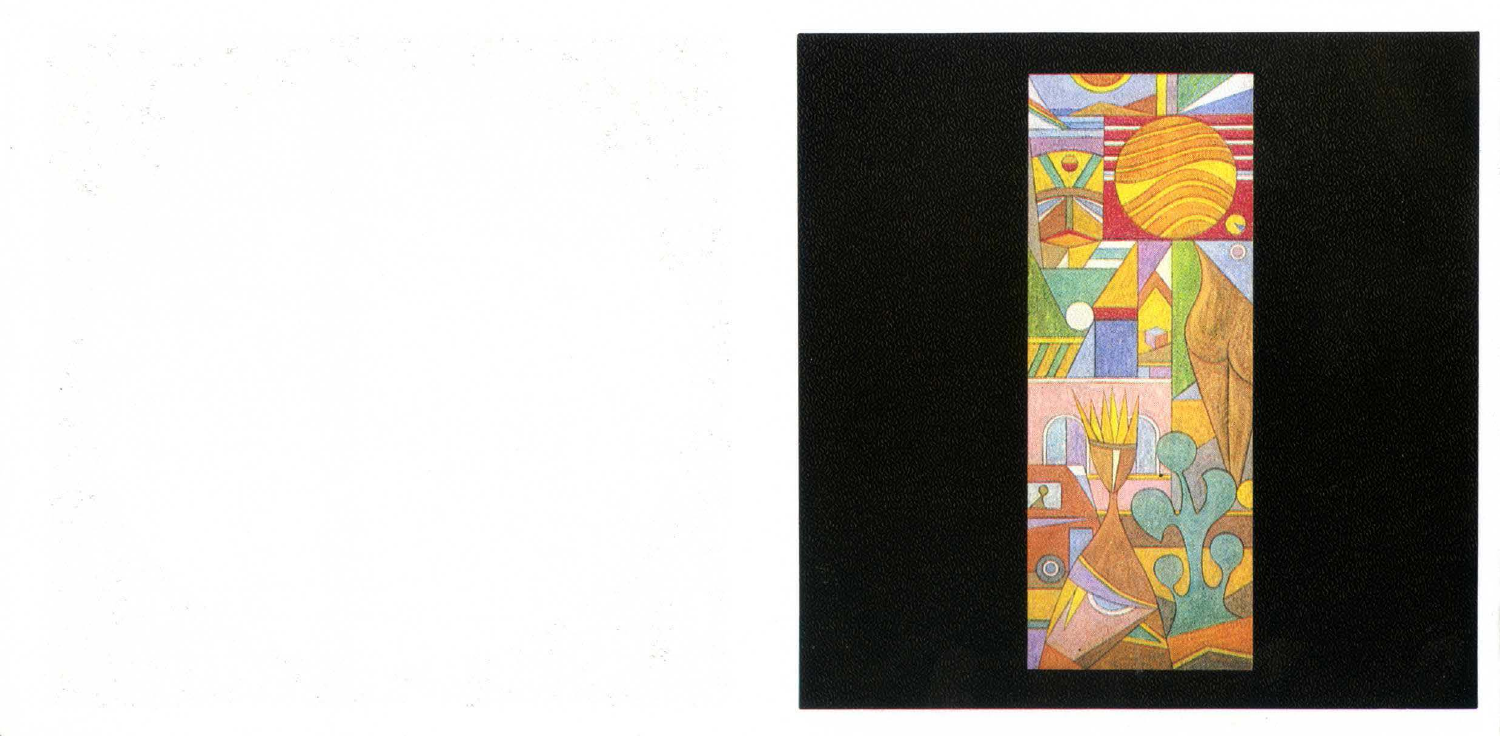